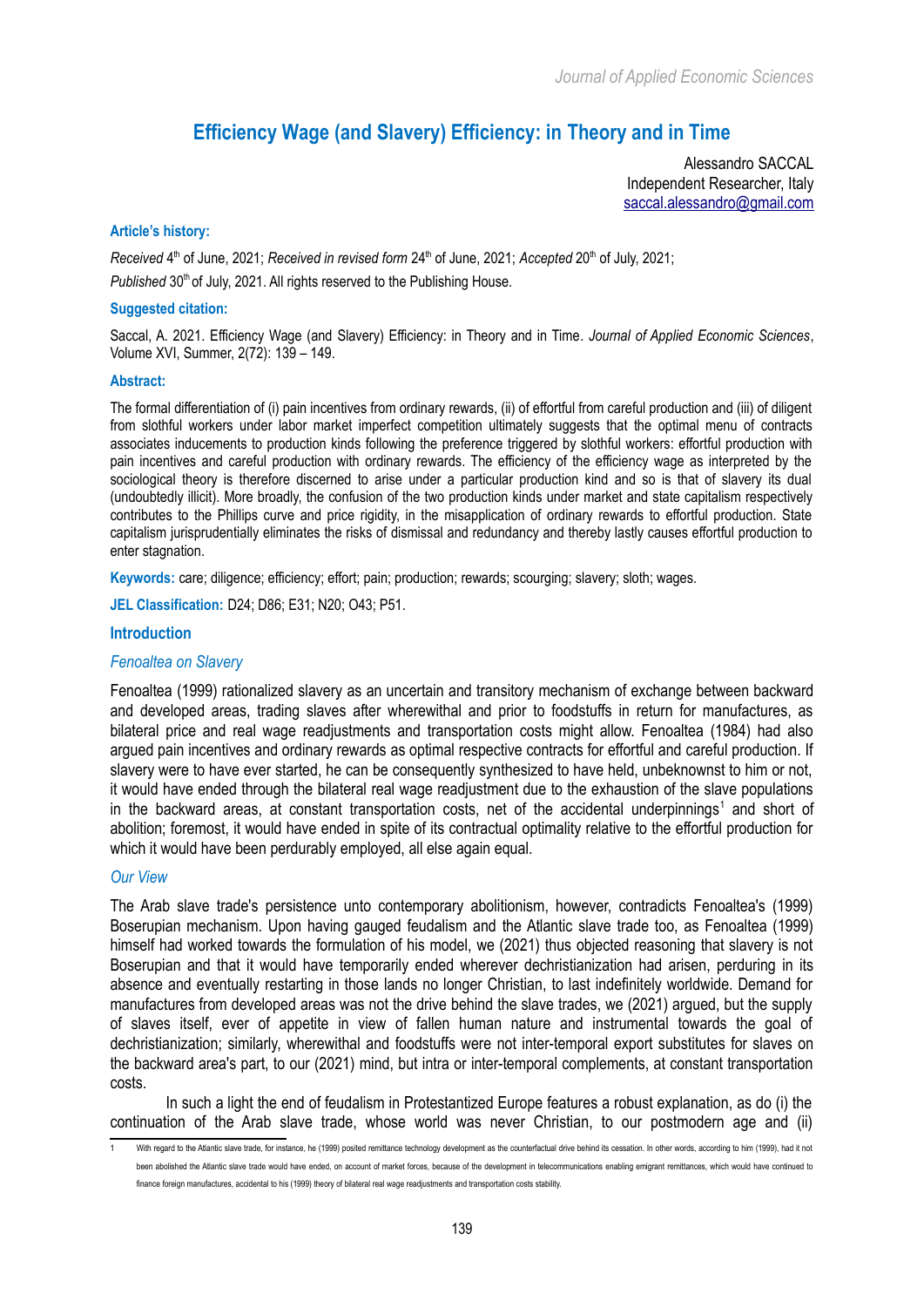contemporary globalization. Similarly, the Atlantic slave trade is counterfactually held to have continued unbound and precisely on account of the reason we (2021) surmised are Fenoaltea's (1984) pain incentives as optimal contracts for effortful production deemed perdurable. From an alternative perspective, even if slavery is optimal for effortful production and even if that effortful production is to remain in place greater interests suggesting slavery's abandonment could be at stake, which we (2021) contended being those of dechristianization.

The substance of slavery's persistence, in sum, seems tied to the incentive mechanism extensively underlying slavery (*e.g.* dechristianization, Boserupian trade), whereas its accidents appear to concern slavery's contractual expedience in relation to production kind on account of the said mechanism.

## *Contributions*

Since Fenoaltea's (1984) prescription is most proximate to the efficiency wage literature but yet singularly lacks a mathematical formalization we have hereby made it our task to strive supplying it. The efficiency wage literature to which it speaks, in case, is in the seminal acceptation of Robert Solow (1979) and therefrom Akerlof and Yellen (1990) (*i.e.* the sociological theory). His (1984) contract menu in fact specifies the sufficient (and perhaps necessary) conditions under which the efficiency wage is effectively efficient, thereby advising against all of its misapplications and attendant repercussions in abstract and historical time; the same holds for slavery its dual. We thus hereby intend to add noteworthy remarks relative to historical applications and theoretical deductions of the efficiency wage theory (and more) as declined above.

#### **1. Inducement, Production and Worker Differentiation**

## *1.1 Scourging and Wages*

Let us posit a production function  $f:\mathbb{R}\to\mathbb{R}$  with output  $y\in\mathbb{R}$ , first degree homogeneous and twice continuously differentiable, increasing and concave in labor input function  $l : \mathbb{R}_+^2 \to \mathbb{R}_+$  and labor augmenting technology function  $t : \mathbb{K}^{\mathbb{Z}}_+ \to \mathbb{K}$ ; let  $t$  be increasing and concave in scourging and wages<sup>[2](#page-1-0)</sup> s,  $w \in \mathbb{K}_+$ ; let be decreasing s increasing in w and concave in both:  $f \circ tl : \mathbb{R}^2_+ \to \mathbb{R}$  in  $y = f[t(s, w)l(s, w)]$  such that,

$$
\forall \alpha \in \mathbb{R}, f[\alpha t(s, w)l(s, w)] = \alpha f[t(s, w)l(s, w)], f[t(s, w)l(s, w)] \in C^2, f_{l, t} > 0, (f_{l, t})_{l, t} < 0, t_{s, w} > 0, (t_{s, w})_{s, w} < 0, l_s < 0, l_w > 0
$$
 and  $l_{ss, ww} < 0$ .

For clarity:  $f$ 's first degree homogeneity captures constant returns to scale and its increase and concavity in  $l$  and  $t$  mimic diminishing marginal returns; the labor augmentation of  $t$  is known as Harrod neutrality; the increase and concavity of t in s and w model pain incentives and ordinary rewards, respectively, with a natural ceiling on elicited productivity; the respective decrease and increase of  $l$  in  $s$  and  $w$  and its concavity therein model a monopolistic labor supply setting an implicit markdown upon  $s$  and an implicit markup upon  $w$  in the provision of  $l$ , deceleratively approached, relative to what marginal cost s and w at full employment would otherwise yield $3$ .

 $s$  is representative of pain incentives and therefore entails the threat of dismissal or, more broadly, of the risk of losing the means for the acquisition of subsistence;  $w$  is representative of ordinary rewards and therefore entail bonuses and *ad hoc* schemes of motivation, more broadly. It follows that pain incentives and ordinary rewards cannot perfectly substitute each other, even if production were not delegated, for effortful production requires different inducements from careful production, but more anon.

#### *1.2 Costs and Profit*

The firm is institutionally representative of all producers, that is, across all particular activities in time and space. Firm nominal profit is normally  $\Pi = py - Wl(s, w) - F$ , where  $p \in \mathbb{R}_{++}$  are prices,  $W = pw$  nominal wages and  $F \in \mathbb{R}_{++}$  is a fixed cost, but since both  $F$  and the variable cost, which prices  $l$ , are hereby

<span id="page-1-0"></span> $s,~w\in\mathbb{R}$  could alternatively apply, although redundantly, for negative  $s$  and  $w$  respectively represent  $w$  and  $s$  on the positive line, that is, the worker respectively enjoys appropriation and –<br>rs exploitation

<span id="page-1-1"></span><sup>3</sup> Production is not necessarily delegated, as the acting principal could preorder non-marginal cost pricing himself, even though it be improbable (being masochistic) in the event of an implicit  $S$  markup or  $\eta$ markdown (i.e. monopsonistic labor demand) whereby  $\bm{l}$  increases in  $\bm{c}$  and decreases in  $\bm{q}$ , all else equal. The virtue of diligence, opposed to the deadly sin of sloth, theoretically permits such a scenario, but it is ultimately clear that marginal cost  $S$  and  $m$  at full employment hinge upon the compromise between leisure and labor, on tastes and preferences, and that its alteration is a structural modification of societal norms and customs, fundamentally tied to the observance of no less than the natural law and thus impossibly relativistic.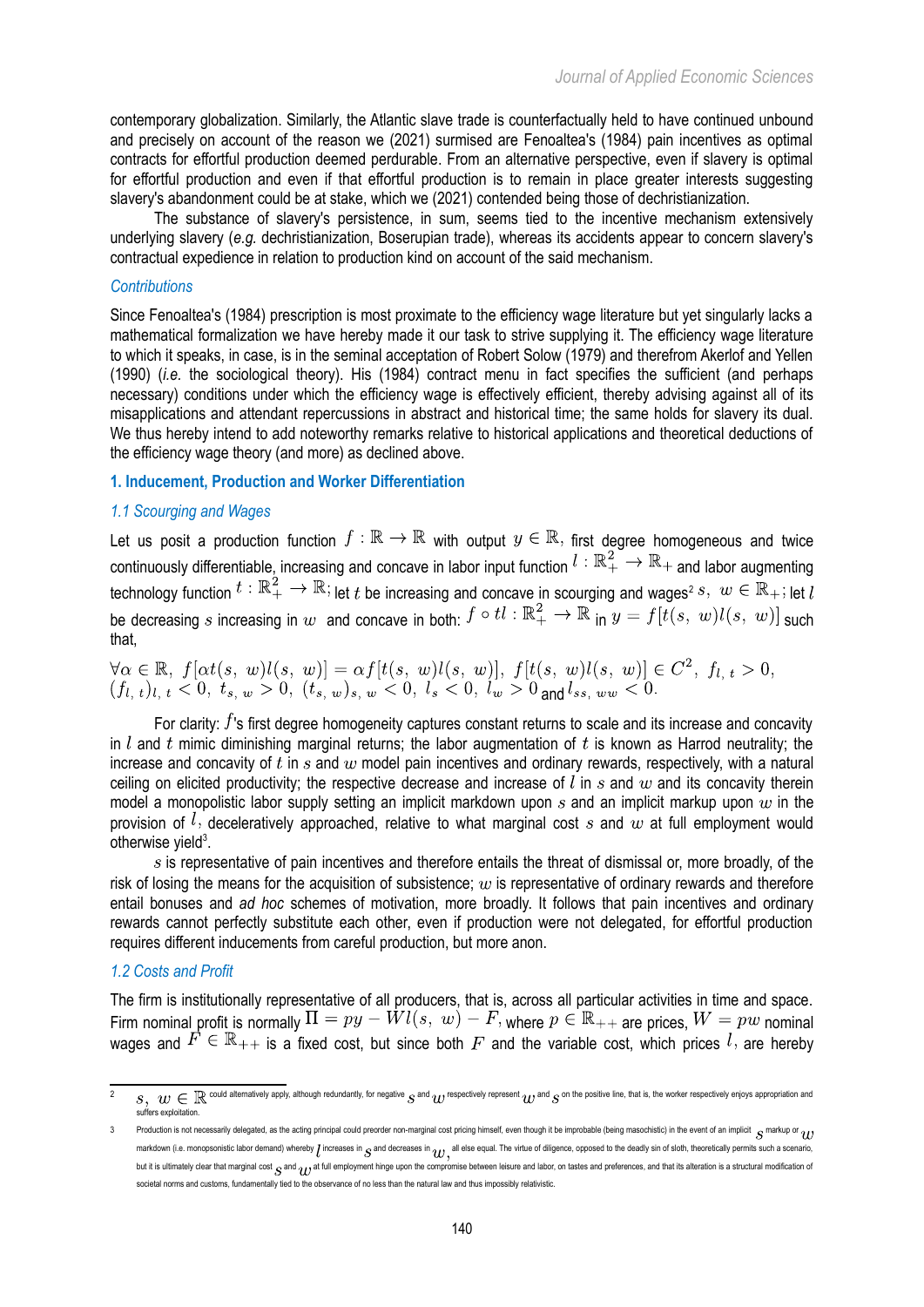functions of s and  $w$  they are directly formulated in real terms and so is firm profit therewith. Real variable cost<sup>[4](#page-2-0)</sup>  $c: \mathbb{R}^2_+ \to \mathbb{R}$  is non-increasing in s, increasing in w and concave in both:  $\frac{c}{p} \equiv c(s, w)$  such that  $a_n \leq 0$ ,  $c_w > 0$  and  $c_{ss, ww} < 0$ . Real fixed cost  $C : \mathbb{R}^2_+ \to \mathbb{R}_{++}$  is increasing and concave in s and

such that  $C_s$ ,  $w > 0$  and  $C_{ss}$ ,  $ww \leq 0$ . C and C are thus twice continuously differentiable and first degree homogeneous:  $c, C \in C^2$  and,  $\forall \alpha \in \mathbb{R}, \ \alpha c(s, w) = c(\alpha s, \ \alpha w)$  and

 $\alpha C(s, w) = C(\alpha s, \alpha w)$ . Real profit  $\overline{p}$  is thus the difference between  $y, l$  valued at  $c$  and  $C: \frac{\Pi}{n} = y - c(s, w)l(s, w) - C(s, w)$ .

For clarity: the non-increase and concavity of  $c$  in  $s$  model bounded exploitation, that is, as  $s$  rises  $c$  can either remain constant or even fall, although meeting a floor<sup>[5](#page-2-1)</sup>; the increase and concavity of  $c$  in  $w$  can be instantiated as taxation breaks, that is, as w rise c increases, but the firm could eventually enjoy taxation rebates; the increase and concavity of  $C$  in  $s$  and  $w$  model bounded supervision and negotiation costs, respectively, that is, hired labor features higher supervision costs than rented capital and rented capital features higher negotiation costs than hired labor $^6$  $^6$  and as  $s$  or  $w$  rise to account for hired labor or rented capital  $C$  increases, though ever less, for supervision or negotiation is eventually formalized *(i.e.* internalized in cost).

#### *1.3 Optimal Solutions*

 $\Pi$ 

The firm therefrom determines the optimal solutions for s and w whenever the partial derivatives of P with respect to both be null, meaning changes are suboptimal. Since  $s$  and  $w$  are non-singular and the profit equation is concave the unconstrained maximization problem is both necessary and sufficient for optimal solutions.

Non-linear programming problem.

$$
\max_{\{s, w\}} \frac{\Pi}{p} = f[t(s, w)l(s, w)] - c(s, w)l(s, w) - C(s, w).
$$

Marginal product of scourging.

$$
\frac{\partial \Pi}{\partial \partial s} = 0 \longleftrightarrow f'(t_s l + t l_s) = (c_s l + c l_s) + C_s;
$$

since  $c \in \mathbb{R}$ ,  $l > 0$ ,  $c_s \leq 0$ ,  $l_s < 0$  and  $C_s > 0$ we note that  $I^f$   $(t_s l+ t l_s)>0$  if and only if: (i)  $-C_s\leq c_s l+ c l_s\leq 0 \Longleftrightarrow c_s l+ c l_s\in (-C_s,~0);$  (ii) (iii)  $-C_s < 0 < c_s t + c t_s \longleftrightarrow c_s t + c t_s \in (0, \infty)$ . Positing *ceteris paribus,*  $f'(t_s l + t l_s) > 0$  if and only if  $c_s l + c l_s \in (-C_s, 0)$ .

Marginal product of wages.

 $\frac{\partial \Pi}{\partial w} = 0 \longleftrightarrow f'(t_w l + t l_w) = (c_w l + c l_w) + C_w;$ since  $c\in\mathbb R,\;l\ge 0,\;c_w>0,\;l_w$  and  $C_w>0$  we note that<sup>s</sup>  $f^{\cdot}(t_w\iota+t\iota_w)>0$  if and only if: (i) (ii)  $-C_w < c_w t + c t_w = 0;$  (iii)

<span id="page-2-3"></span>
$$
7 \qquad \text{Specifically} \, \left( \begin{matrix} 0, & - \\ C_S \end{matrix} \right) \left( \begin{matrix} 0, & + \\ l \end{matrix} \right) + \left( \begin{matrix} 0, & \pm \\ C \end{matrix} \right) \left( \begin{matrix} 0, & - \\ l \end{matrix} \right) \longleftrightarrow \left( \begin{matrix} 0, & - \\ C_S l \end{matrix} \right) + \left( \begin{matrix} 0, & \pm \\ C_S l \end{matrix} \right) \longleftrightarrow \left( \begin{matrix} 0, & \pm \\ C_S l + C l_S \end{matrix} \right).
$$

<span id="page-2-4"></span>
$$
^{\text{8}}\longrightarrow^{\text{Specifically}}(c_w^+)(\overset{\circ}{l}^+)+(\overset{\circ}{c}^+)(\overset{\circ}{l}^+_{w})\longleftrightarrow^{\bullet}(\overset{\circ}{c}_w\overset{\circ}{l})+(\overset{\circ}{c}\overset{\circ}{l}^+_{w})\longleftrightarrow^{\bullet}(\overset{\circ}{c}_w\overset{\circ}{l}+cl_w)
$$

<span id="page-2-0"></span> $W$  is paid in currency and is therefrom a fraction of the positive nominal money supply  $M_S:\;W\in M_S\subset \R_{++}.$  Consequently,  $c$  models the fraction of the real money supply  $m_s=M_s/p$  paying the worker:  $c\in m_S;$  the real variable cost would normally be  $w,$  but because it is also affected by  $\frac{}{c}$  it is modelled more generally. Strictly speaking, in fact, the real variable cost should be multiplied by  $l$ , that being price multiplied by quantity, *qua* negative revenue.

<span id="page-2-1"></span><sup>5</sup> For instance, the worker is not paid his increased marginal product, but the same or ever less, unto starvation; eventually, he could be even stripped of his belongings, which have a limit.

<span id="page-2-2"></span>Hired labor is consequently suitable over short periods, for supervision costs require little amortization, and rented capital over long periods, for negotiation costs are thereby better amortized.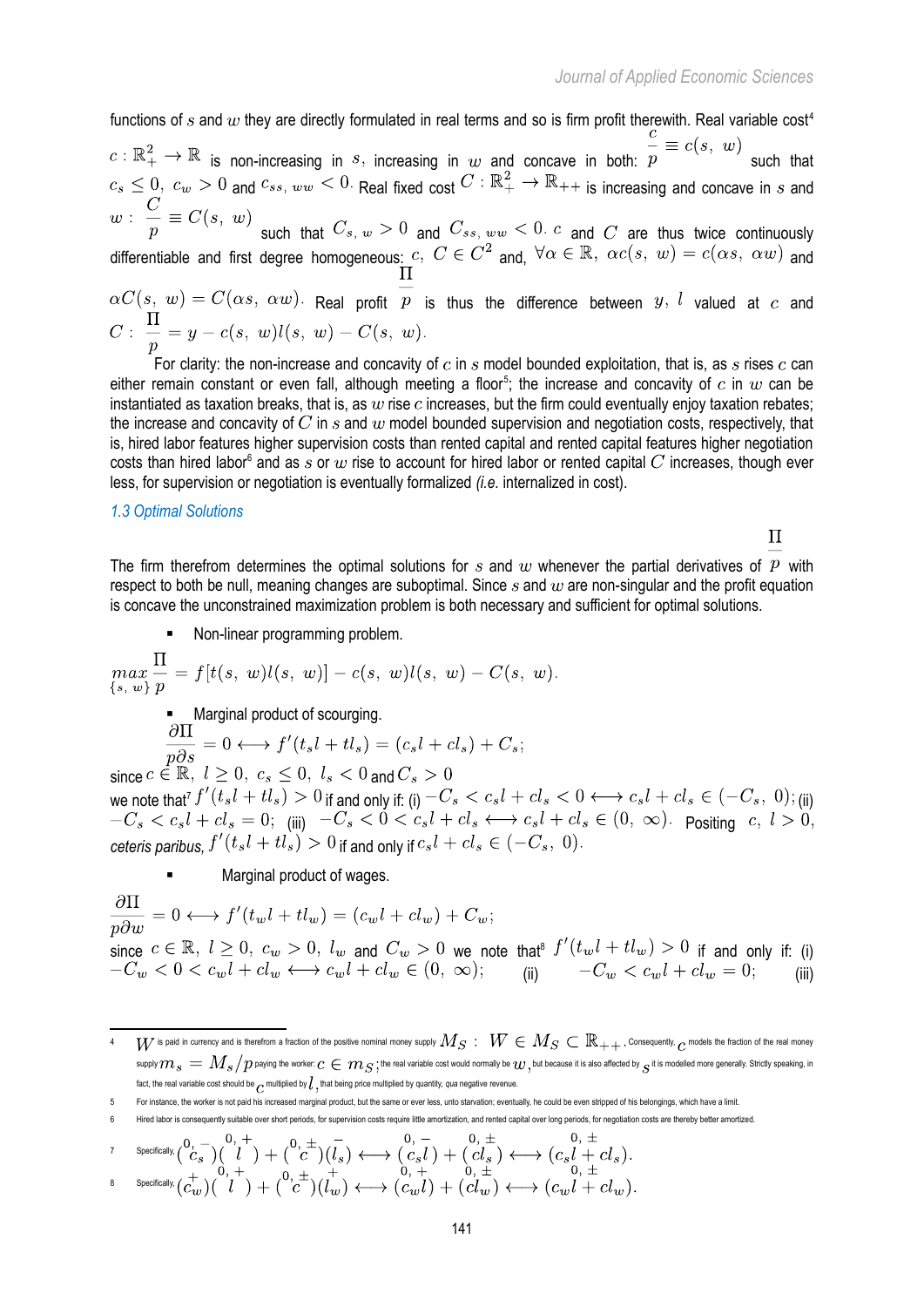$-C_w < c_w l + c l_w < 0 \longleftrightarrow c_w l + c l_w \in (-C_s, 0)$ . Positing  $c, l > 0$ , ceteris paribus,  $f'(t_w l + t l_w) > 0$  if and only if  $c_w l + c l_w \in (0, \infty)$ .

Assuming positive  $c$  and  $\overline{l}$  to begin with (*i.e.* the real variable cost is borne and labor is thus present): the marginal product of s is positive if and only if the partial derivative of  $l$  priced in real terms with respect to s is negative, but greater than the negative partial derivative of  $C$  with respect to  $s$  (*i.e.* the decrease of priced  $l$  must exceed the negative increase of supervision costs); the marginal product of  $w$  is positive if and only if the partial derivative of l priced in real terms with respect to w is positive. Such is intuitive; for positive c and l: the decrease of l in s, suggesting lower  $y$ , is compensated by the decrease of c in s, outweighing the increase of  $C$ in s; the increase of c in w is compensated by the increase of l in  $w$ , producing higher  $y$ .

In a word, given positive c and  $l$ : if pain incentives rise then in order for  $y$  to increase priced  $l$  must decrease and more than offset the increase of supervision costs; if ordinary rewards rise then in order for  $y$  to increase priced  $l$  must increase.

#### *1.4 Effortful and Careful Production*

Let us differentiate effortful from careful production such that, all else equal, for effortful production  $ef$  it arises that t is increasing in s, non-increasing in  $w$  and concave in both and for careful production  $cf$  it arises that t is non-increasing in  $\overline{s}$ , increasing in  $w$  and concave in both:

$$
f[t(s, w)l(s, w)] = \begin{cases} e f[t(s, w)l(s, w)], t_s > 0, t_w \le 0, t_{ss, ww} < 0\\ c f[t(s, w)l(s, w)], t_s \le 0, t_w > 0, t_{ss, ww} < 0 \end{cases}
$$

*ceteris paribus.*  $e f$  and  $c f$  are such that pain incentives and ordinary rewards are respective apposite inducements therefor:  $y_{\text{eff}} = ef[t(s, w)l(s, w)]$  and  $y_{\text{eff}} = cf[t(s, w)l(s, w)]$  are best induced through s and  $w$ , respectively. The firm can be consequently divided into two institutional components, effortful and careful, and its real profits accordingly:

$$
\frac{\Pi}{p} = \left\{ \begin{array}{l} \frac{\Pi_{ef}}{p} = y_{ef} - c(s, \; w) l(s, \; w) - C(s, \; w) \\ \frac{\Pi_{cf}}{p} = y_{cf} - c(s, \; w) l(s, \; w) - C(s, \; w) \end{array} \right. .
$$

#### *1.5 Optimal Differentiated Solutions*

All else equal, the differentiated unconstrained maximization problems are necessary and sufficient for optimal solutions.

## Non-linear programming problems.

$$
\max_{\{s, \ w\}} \left\{ \begin{array}{l} \frac{\Pi_{ef}}{p} = ef[t(s, \ w)l(s, \ w)] - c(s, \ w)l(s, \ w) - C(s, \ w) \\ \frac{\Pi_{cf}}{p} = cf[t(s, \ w)l(s, \ w)] - c(s, \ w)l(s, \ w) - C(s, \ w) \end{array} \right.
$$

Marginal products of scourging.

$$
\frac{\partial \Pi_{ef}}{\partial s} = 0 \longleftrightarrow ef'(t_s l + t l_s) = (c_s l + c l_s) + C_s
$$
\nand\n
$$
\frac{\partial \Pi_{cf}}{\partial s} = 0 \longleftrightarrow cf'(t_s l + t l_s) = (c_s l + c l_s) + C_s;
$$
\nsince  $c_s \le 0$ ,  $l_s < 0$  and  $C_s > 0$ , positive  
\n $c, l > 0$ , we note that:\n
$$
ef'(t_s l + t l_s) > 0 \text{ if and only if } -C_s < c_s l + c l_s < 0 \longleftrightarrow c_s l + c l_s \in (-C_s, 0);
$$
\n
$$
cf'(t_s l + t l_s) \le 0 \text{ if and only if } c_s l + c l_s \le -C_s < 0 \longleftrightarrow c_s l + c l_s \in (-\infty, -C_s].
$$

■ Marginal products of wages.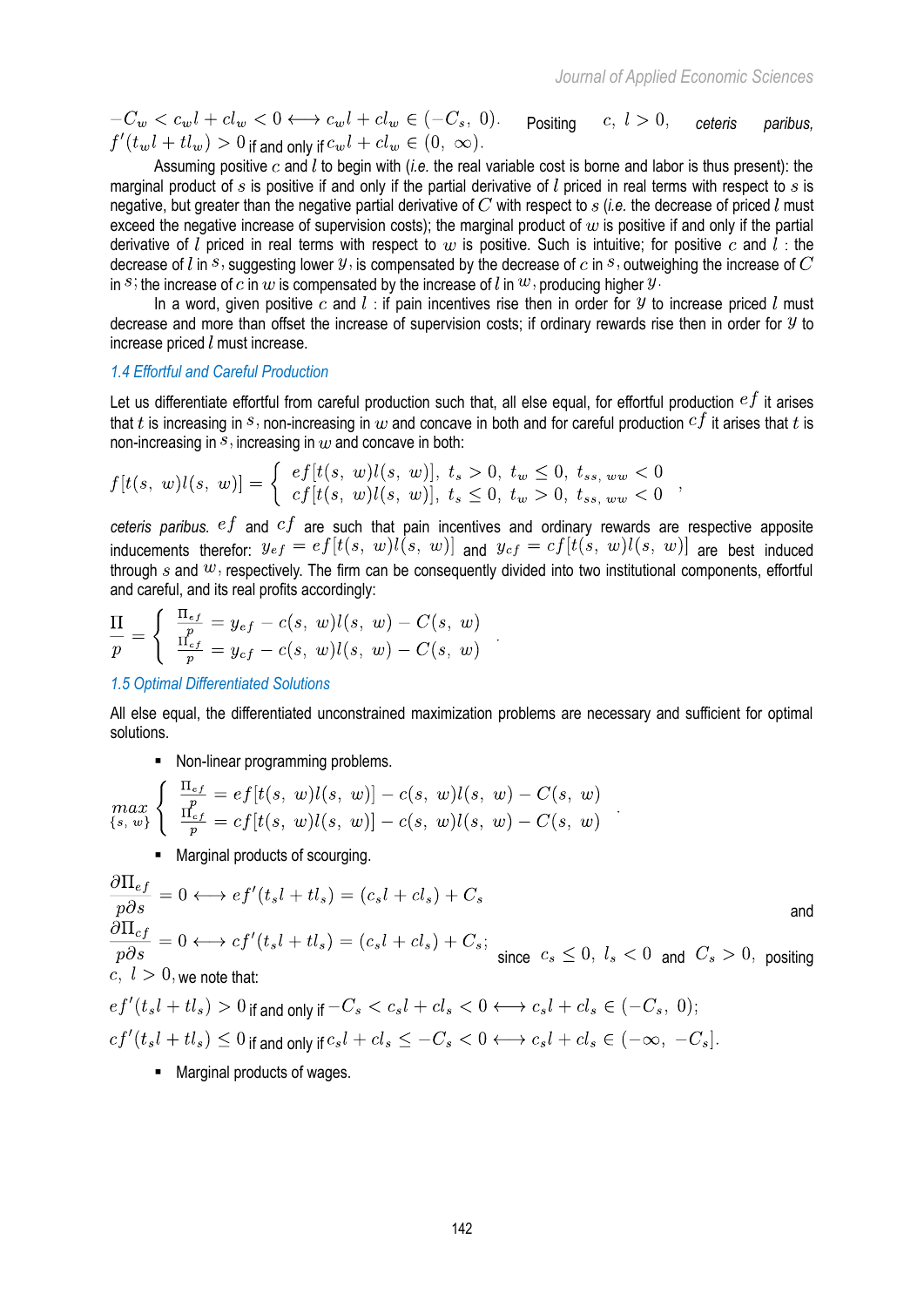and the contract of the contract of the contract of the contract of the contract of the contract of the contract of the contract of the contract of the contract of the contract of the contract of the contract of the contra since  $c_w > 0$ ,  $l_w > 0$  and  $C_w > 0$ , positing  $c, l > 0$ , we note that:

 $\begin{array}{l} e f'(t_wl+tl_w) \nleq 0, \text{ since } 0 < c_wl + cl_w \leq -C_w < 0, \text{ thus, } e f'(t_wl+tl_w) > 0 \text{ if and only if } -C_w < 0 < c_wl + cl_w \leftarrow c_wl + cl_w \in (0, \infty); \end{array}$  $cf'(\tilde{t}_w l + t l_w) > 0$  if and only if  $-C_w < 0 < c_w l + c l_w \longleftrightarrow c_w l + c l_w \in (0, \infty)$ .

Positive c and l are again assumed to begin with. The marginal product of s for  $e^f$  and the marginal product of  $w$  for  $cf$  are positive at the same necessary and sufficient conditions. The marginal product of  $s$  for  $cf$ is non-positive if and only if the partial derivative of  $l$  priced in real terms with respect to  $s$  is negative, but at most equal to the negative partial derivative of C with respect to  $s$  (*i.e.* the decrease of priced l is at most exceeded by the negative increase of supervision costs); the marginal product of  $w$  for  $ef$  cannot be non-positive since the partial derivative of  $l$  priced in real terms with respect to  $w$  is positive, but at most equal to the negative partial derivative of C with respect to  $w$ , which is negative. Such is intuitive; for positive c and  $l : s$  and w respectively induce  $y_{ef}$  and  $y_{cf}$  as though production were not differentiated; for  $cf$  the decrease of l in s, suggesting lower  $y$ , is compensated by the decrease of  $c$  in  $s$ , though insufficiently outweighing the increase of  $C$  in  $s$ ; for  $ef$  the increase of c in w is compensated by the increase of l in  $w$ , producing higher  $y$ , all the same.

In a word, given positive c and  $l$ : if pain incentives rise then in order for  $y$  to increase priced  $l$  must decrease and more than offset the increase of supervision costs, though only for  $ef$ , as pain sabotages care altogether; if ordinary rewards rise then in order for  $y$  to increase priced  $l$  must increase, even for  $ef$ , as rewards facilitate effort withal.

### *1.6 Diligence, Sloth and Type Marginal Products*

Let us differentiate diligent from slothful workers such that for the probability space  $(SZ, \Theta, \rho) \subset Y$  is the sample space;  $\Theta = \{\theta_D,\ \theta_S\} \subseteq P(\Omega)$  is the  $\sigma$ -algebra;  $\rho : \Theta \to [0, 1]$  is the probability measure

originating the probability mass function  $\rho_i = \rho(\theta_i)$ ,  $\forall i = D$ ,  $S$ , with  $\rho_i \ge 0$  and  $i=D$ <br>Diligent workers operate as though production

Diligent workers operate as though production were not differentiated such that pain incentives perfectly substitute ordinary rewards<sup>[9](#page-4-0)</sup>. For positive  $c$  and  $l$ , the positive marginal product of  $s$  of the diligent worker thus equals his positive marginal product of  $w$ , notwithstanding production kind:

 $\begin{array}{l}\n\text{of } t(t_s l + t l_s) = e f'(t_w l + t l_w) > 0 \text{ if and only if } c_s l + c l_s \in (-C_s, 0) \text{ and } c_w l + c l_w \in (0, \infty);\n\end{array}$  $cf'(t_s l + t l_s) = cf'(t_w l + t l_w) > 0$  if and only if  $c_s l + c l_s \in (-C_s, 0)^{10}$  $c_s l + c l_s \in (-C_s, 0)^{10}$  $c_s l + c l_s \in (-C_s, 0)^{10}$  and  $c_w l + c l_w \in (0, \infty).$ 

Slothful workers operate according to production differentiation. Under  $ef$  it is the case that  $t$  is increasing in s, but non-increasing in  $w$ , consequently, for positive c and  $l$ , the marginal product of s of the slothful worker exceeds his marginal product of  $w$ , which is positive; under  $cf$  it is the case that t is increasing in  $w$ , but nonincreasing in  $s$ , consequently, for positive c and  $l$ , the marginal product of  $s$  of the slothful worker is non-positive and exceeded by his marginal product of  $w$ , also positive:

if and only if  $c_s t + c t_s \in (-C_s, 0)$  and if and only if  $c_s\iota + c\iota_s \in (-\infty,~-C_s]$  and  $c_w l + c l_w \in (0, \infty).$ 

## *1.7 Optimal Contracts*

All else equal, the adverse selection *(i.e.* hidden information) relative to the worker type produces a necessary and sufficient unconstrained maximization problem for optimal solutions and contracts.

• Non-linear programming problem.

<span id="page-4-0"></span>Such workers are pleonastically diligent owing to the virtue of diligence; in fact, they could be said to be diligently resigned. More broadly, they are so because of that which Catholic doctrine terms the gifts of fortitude and fear of God, respectively produced by enlightened human will and the Spirit of God.

<span id="page-4-1"></span><sup>10</sup> Specifically,  $cf'(t_s l + t l_s) > 0$ if and only if  $-C_s < c_s l + c l_s < 0 \longleftrightarrow c_s l + c l_s \in (-C_s,~0),$  ceteris paribus.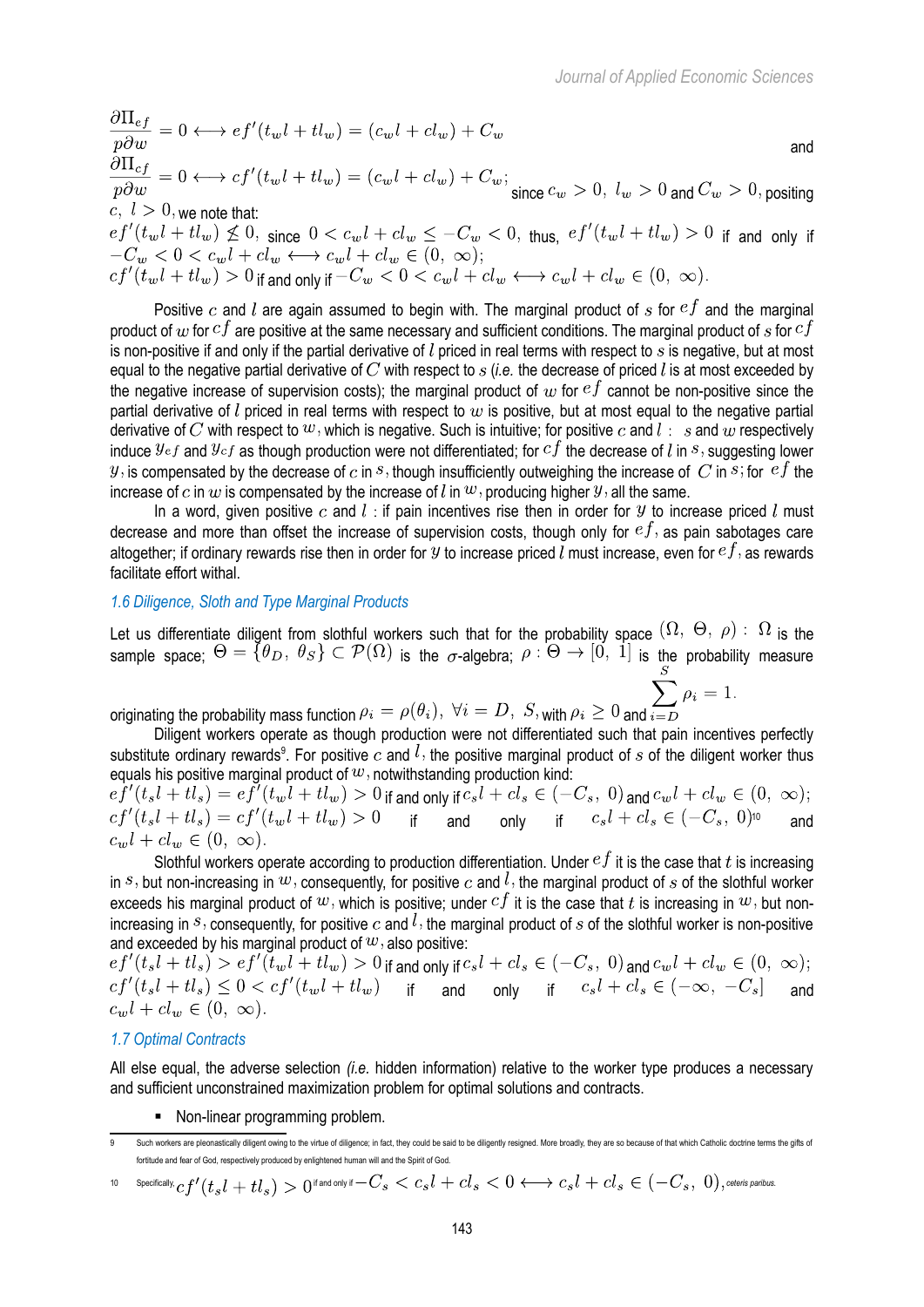$\begin{array}{l} \displaystyle \max_{\{s_{D, S}, \; w_{D, S}\}} \frac{\Pi}{p} = \rho_D f[t(s_D, \; w_D)l(s_D, \; w_D)] + \rho_S f[t(s_S, \; w_S)l(s_S, \; w_S)] \\ - \rho_D c(s_D, \; w_D)l(s_D, \; w_D) - \rho_S c(s_S, \; w_S)l(s_S, \; w_S) - \rho_D C(s_D, \; w_D) - \rho_S C(s_S, \; w_S). \end{array}$  Marginal products of scourging.

$$
\frac{\partial \Pi}{\partial s_{D,S}} = 0 \longleftrightarrow \rho_{D,S} f'(t_{s_{D,S}} l + t l_{s_{D,S}}) = \rho_{D,S}(c_{s_{D,S}} l + c l_{s_{D,S}}) + \rho_{D,S} C_{s_{D,S}}
$$
\nand

 $\rho_{D, S} \in (0, 1],$  ceteris paribus  $\longrightarrow f'(t_{s_{D, S}}l + tl_{s_{D, S}}) = (c_{s_{D, S}}l + cl_{s_{D, S}}) + C_{s_{D, S}}.$  $Marginal products of wages.$ 

$$
\frac{\partial \Pi}{p\partial w_{D,\ S}} = 0 \longleftrightarrow \rho_{D,\ S} f'(t_{w_{D,\ S}}l + t l_{w_{D,\ S}}) = \rho_{D,\ S}(c_{w_{D,\ S}}l + c l_{w_{D,\ S}}) + \rho_{D,\ S} C_{w_{D,\ S}}
$$
\nand\n
$$
\rho_{D,\ S} \in (0, 1],
$$
\n
$$
\text{ceteris paribus} \longrightarrow f'(t_{w_{D,\ S}}l + t l_{w_{D,\ S}}) = (c_{w_{D,\ S}}l + c l_{w_{D,\ S}}) + C_{w_{D,\ S}}.
$$

The (expected) marginal product of s of the diligent worker equals his (expected) marginal product of  $w$  if and only if the sum of his (expected) partial derivatives of priced  $l$  and  $C$  with respect to  $s$  equal the sum of those

with respect  $w$  :  $f'(t_{s_D}l + tl_{s_D}) = (c_{s_D}l + cl_{s_D}) + C_{s_D} = (c_{w_D}l + cl_{w_D}) + C_{w_D} = f'(t_{w_D}l + tl_{w_D}),$ for  $\rho_D \in (0, 1]$ . For diligent workers there thus emerges indifference between pain incentives and ordinary rewards, between the hire of labor and the rent of capital, to the end of inducing production, be it effortful or careful.

The (expected) marginal product of  $s$  of the slothful worker is greater or smaller than his (expected) marginal product of  $w$  if and only if the sum of his (expected) partial derivatives of priced  $l$  and  $C$  with respect to is respectively greater or smaller than the sum of those with respect to  $w: f'(t_{ss}l + tl_{ss}) = (c_{ss}l + cl_{ss}) + C_{ss} \geqslant (c_{ws}l + cl_{ws}) + C_{ws} = f'(t_{ws}l + tl_{ws})$ , for for  $\rho_S \in (0, 1]$ . Specifically,

$$
f = \begin{cases} ef \longrightarrow f'(t_{ss}l + tl_{ss}) > f'(t_{ws}l + tl_{ws}) \\ cf \longrightarrow f'(t_{ss}l + tl_{ss}) < f'(t_{ws}l + tl_{ws}) \end{cases}
$$

For slothful workers there thus emerges preference between pain incentives and ordinary rewards, between the hire of labor and the rent of capital, to the end of inducing production: if production is effortful then preference yields to pain incentives and the hire of labor; if production is careful then preference yields to ordinary rewards and the rent of capital.

The indifference between inducements for diligent workers allows for the association of s and w with  $y_{ef}$ and  $y_{cf}$ , respectively, as required by the optimal inducements of slothful workers; the optimal menu of contracts is consequently  $(y_{ef}, s)$  and  $(y_{cf}, w)$ : if production is effortful then labor is hired and workers face pain incentives; if production is careful then capital is rented and workers face ordinary rewards. Deductively, in the acceptation of the sociological theory,  $cf$  is a sufficient (and perhaps necessary) condition for the effective efficiency of the efficiency wage and  $e\hat{f}$  is a sufficient condition for the efficiency of slavery its dual.

## **2. Historical and Theoretical Remarks**

## *2.1 Labor Market Perfect Competition*

The introduction of perfect competition on the part of labor demand and supply simplifies  $f = ef$ ,  $cf$  such that  $a_n = f[t(s, w)]$  and  $l \in \mathbb{R}_{++}$ , all else equal. The absence of monopolistic labor supply hereby allows for marginal cost pricing such that  $l$  cannot decrease if  $s$  rises or  $w$  fall (*i.e.* no implicit  $s$  markdown or  $w$  markup) and l can no longer be therefrom reduced to no employment, full employment being indeed enjoyed. Under  $e^{f}$  and  $cf$  the price of l is ever  $W$  on account of perfect competition in the labor market: in real terms, workers are assumed to bargain the fair pay of their marginal products in exchange for marginal cost s and  $w$ , themselves driven by the absence of monopolistic labor supply<sup>[11](#page-5-0)</sup> and monopsonistic labor demand. The specific difference in relation to labor market imperfect competition is that the real variable cost is no function of s amounting to  $w$ 

<span id="page-5-0"></span><sup>11</sup> It could be argued that monopolistic labor supply ought to eliminate slavery altogether and that even under labor market perfect competition (whereby it would otherwise be present) it would hardly subsist, for neither employer would consider it; employers are yet hereby contended to desiderate it because of fallen human nature, once again. The concomitance of  $\frac{1}{S}$  and  $\frac{1}{S}$  is therefore not abstruse; moreover, it must be borne in mind that  $c$  are pain incentives touching not only the outright scourge, doubtless illicit, but the broader risks of dismissal and redundancy as well.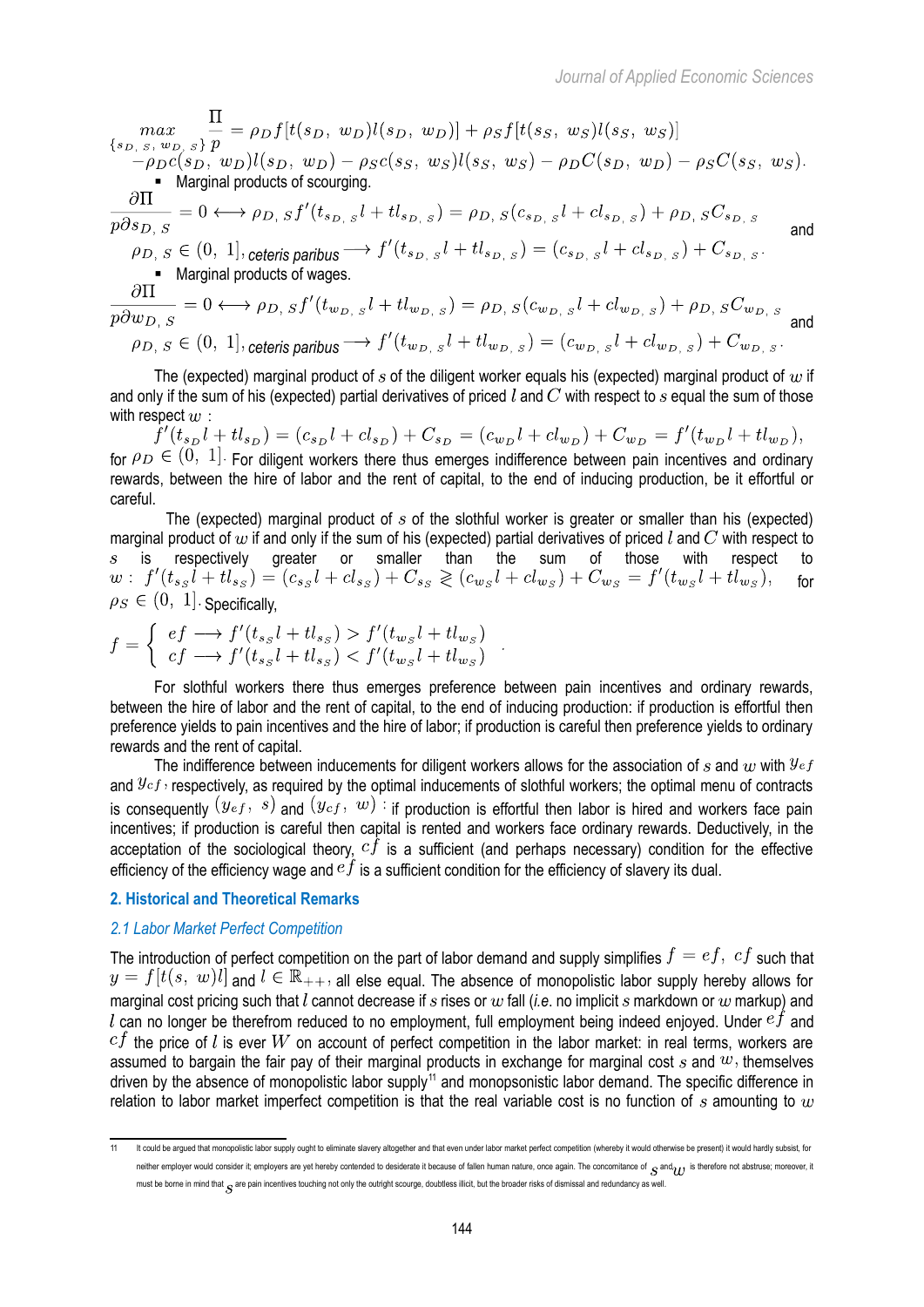thereby<sup>[12](#page-6-0)</sup>. Real profits are thus  $p$  all else equal, and the first order conditions are  $\partial s$  indeed:  $\partial w$  and  $\partial w$  indeed: since  $ef_t > 0$  and  $t_w \leq 0,$  ceteris paribus, and but  $C_w, l > 0 \longrightarrow 0 < C_w \leq -l < 0,$  so  $y \neq ef[t(s, w)l],$  ceteris paribus, but  $y = ef[t(s)l]$  $cf_t t_s \neq 0$ , since  $cf_t > 0$  and  $t_s \leq 0$ , ceteris paribus, and  $cf_t t_s \leq 0 \longleftrightarrow \frac{C_s}{l} \leq 0 \longrightarrow C_s \leq 0$ , but

$$
C_s > 0, \text{ so } y \neq cf[t(s, w)] \text{, ceteris paribus, but } y = cf[t(w)] \text{;}
$$
\n
$$
cf_t t_w > 0 \longleftrightarrow 1 + \frac{C_w}{l} > 0 \longrightarrow C_w > 0 > -l \longrightarrow C_w \in (0, \infty).
$$

The marginal products of s and  $w$  for  $ef$  and  $cf$ , respectively, are positive if and only if the partial derivatives of C with respect to s and  $w$  are positive, that is, supervision costs and negotiation costs respectively rise as labor is hired and capital is rented, as expected.

The marginal product of  $w$  and  $s$  for  $ef$  and  $cf$ , respectively, cannot be positive since the partial derivative of  $ef$  and  $cf$  with respect to  $t$  is suitably positive and the partial derivative of  $t$  with respect to  $w$  and  $s$ is suitably non-positive. The marginal product of  $w$  and  $s$  for  $ef$  and  $cf$ , respectively, can neither be non-positive, however, for: (i) the partial derivative C with respect to w is no more than negative  $l$ , but since  $l$  and the partial derivative of  $\check{C}$  with respect to  $w$  are positive either the latter or the former is negative, contradicting either the assumption whereby negotiation costs increase in  $w$  or that whereby l may not be reduced to no employment; (ii) the partial derivative of  $\bar{C}$  with respect to  $s$  is non-positive, but since it is positive it contradicts the assumption whereby supervision costs increase in  $s$ .

Consequently, for  $ef$  and  $cf$  it respectively arises that t is only increasing in s and  $w$ , all else equal. In the presence of perfect competition in the labor market, in a word, the worker type adverse selection poses no problem and the unconstrained maximization problem for optimal contracts does not arise, being merely a differentiated one, for the inducements of  $s$  and  $w$  which monopolistic labor supply prescribes as optimal are

naturally associated to 
$$
ef
$$
 and  $cf$ , respectively, that is, in exclusivity:  $\frac{\Pi_{ef}}{p} = ef[t(s)l] - wl - C(s)$ 

$$
p = c_{J} [c(\omega)\mu]
$$
  $\omega$   $c(\omega)$  only give rise to  $(y_{ef}, s)$  and  $(y_{cf}, w)$ , respectively.

## *2.2 Phillips Curve, Price Rigidity and Steady State*

In what follows, unless otherwise outlined, the steady state condition shall be synonymous with that of full employment, unlike in the Shapiro and Stiglitz (1984) acceptation of the efficiency wage by which offered  $w$ exceed full employment *(i.e.* market) ones in order for workers not to shirk, on the assumption that shirkers may be identified with a positive probability and therefrom dismissed, being at once unable to be re-employed at full employment  $w$ , indicative of shirking. As a consequence, offered  $w$  are arguably identified with steady state ones, thereby diverging from full employment ones.

That clarified, we have seen that under  $ef$  and  $cf$ , all else equal, t only increases in s and  $w$ , respectively. Now, the confusion of the two production kinds explains the misapplication of ordinary rewards to  $e\dot{f}$ , the contract menu  $(y_{eff}, w)$ , that is to say, which after a negative demand shock gives rise to (i) downwards stickiness and (ii) rigidity in prices under market and state capitalism, respectively. The contract menu  $(y_{ef}, w)$  and the annexed confusion are respectively accidental and substantial under market and state capitalism.

Under market capitalism a negative demand shock *(i.e.* lower quantity supplied) to  $y_{ef}$  decreases the demand for  $l$ , which causes the marginal product of  $l$  to decrease in turn (*i.e.* lower opportunity cost of production) and the excess supply of  $l$  to enter redundancy; the supply of  $l$  at such prospected lower  $w$  ultimately increases

<span id="page-6-0"></span><sup>12</sup> Under labor market imperfect competition employers certainly remunerate workers in real terms by means of  $_{11}$ , but their real variable cost is potentially decreased by  $S$ , as specifically outlined above; thence the pay being ultimately unfair.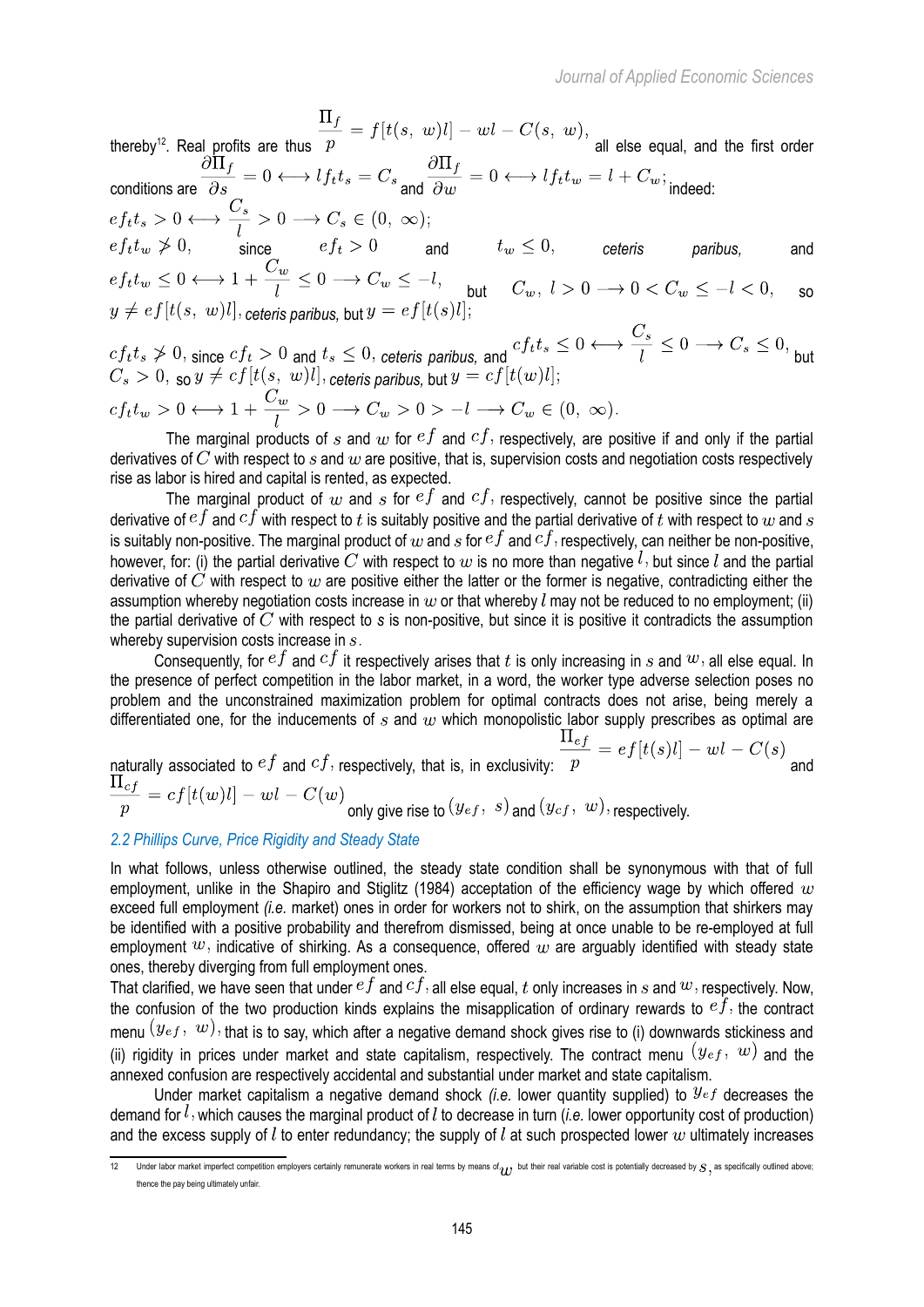(*i.e.* higher quantity demanded), allowing the workforce to return to full employment, at even lower (*i.e.* lower opportunity cost of consumption). If the supply of l immediately accommodated the lower w then the aggregate supply function and the Phillips curve its dual would be vertical, not respectively increasing and decreasing, that is, there would be no lag in readjustment, which lag in readjustment (*i.e.* dismissal and eventual re-employment) is hereby posited to be precisely caused by the unwillingness to sufficiently decrease  $w$  on the part of employers in view of their misapplication of ordinary rewards to  $e^{f}$  unbeknownst to them<sup>[13](#page-7-0)</sup>.

The firm's confusion of  $e^f$  with  $cf$  specifically causes it to fear that said sufficient decrease in  $w$  may give rise to such a fall in  $y_{ef}$  as that brought about under  $cf$ , which lowers full employment  $y_{cf}$  by means of  $t$  (*i.e.* the steady state is negatively altered), whereas  $y_{ef}$  would actually return to full employment. Such a point was materially made by Fenoaltea (1984) and only in part even by Solow (1979), for the latter deemed  $y$  increasing in w altogether, absent differentiating  $y_{ef}$  from  $y_{cf}$  and thereby explaining why employers might choose not to decrease  $w$  as contended by the former, but rather dismiss and eventually re-employ at even lower, full employment w, that is to say: Solow (1979) surmised  $y = f[t(w)l]$  and  $f_t$ ,  $t_w > 0$ , ceteris paribus. Downwards price stickiness can thus be hereby stated to be driven by employers, as opposed to the commonplace of workers, but if it were not for such a contended mechanism the unwillingness in question would be rather unlikely, nowadays especially.



*Note.* The first graph depicts the contract menu  $(y_{ef}, w)$  under market and state capitalism, respectively being accidental and substantial. Under market capitalism a negative demand shock to  $y<sub>ef</sub>$  decreases  $\vec{l}$  demand and  $w$  therewith (*i.e.*  $D'$  and  $w'$ ), but employers confuse  $y_{ef}$  with  $y_{cf}$  and thereby refuse to sufficiently decrease  $w$  in order for  $l_{ss}$  to be preserved, fearing steady state  $y_{ef}$  may fall as well as if it were  $y_{cf}$ , which the second graph depicts (*i.e.*  $y'_{ss}$  due to  $w'$ , from steady state  $w$ ). The  $l$  supply is therefore not the flexible  $S_f$ , but the sticky  $S_s$ , the Phillips curve's inverse, broadly speaking. The excess l supply is thus dismissed (*i.e.*  $l'$ ) and eventually re-employed at lower  $w'_{ss}$ , which both workers and employers have by then accepted, returning to  $l_{ss}$  through a rise in  $l$  supply (*i.e.*  $S'_{s}$ ). Under state capitalism the negative demand shock decreases  $l$  demand, but since  $w$  are institutionally rigid (i.e price rigidity,  $l$ supply  $S_r$ )  $l_{ss}$  and steady state  $y_{ef}$  permanently decrease (*i.e.*  $w_{ss}$  at  $l'_{ss}$ ); the workforce however remains fully employed by statute, the excess supply whereof stands idle. Moreover, state capitalism's substantial contract menu  $c(g_{ef}, w)$  causes a fall in  $s$ , no longer suffering the risks of dismissal and redundancy, which negatively affects  $y_{ef}$ through  $t$ , thereby being permanently reduced together with supply (*i.e.*  $y_{ss}$  and  $S_r$  fall),  $p_{ss}$  instead increasing, as depicted by the third graph *(i.e.*  $p'_{ss}$  at  $y'_{ss}$  through  $S'_r$ ).

Under state capitalism nothing changes except for the fact that the excess supply of  $l$  does not enter redundancy by statute, that is, ordinary rewards are institutionally misapplied, thereby causing full employment  $y_{ef}$  to stagnate, until unemployment be allowed or price flexibility be reached even on the part of workers (although unnaturally, societal norms and customs being again at stake). To be sure, the supply of  $l$  at the new steady state permanently stagnates relative to that at full employment, namely, despite the entire workforce remaining employed the excess supply of  $l$  stands idle.

In fact, the institutional misapplication of ordinary rewards to  $e^{f}$  under state capitalism, that is, the substantial contract menu  $(y_{ef}, w)$ , gives rise to a negative change in s which the accidental contract menu  $(y_{eff}, w)$  of market capitalism does not, for state capitalism's labor market jurisprudence eliminates the threat of

<span id="page-7-0"></span><sup>13</sup> Workers could themselves refuse the lower  $q_I$ , even if employers sufficiently decreased  $w$ , thereby giving rise to unemployment all the same: the two events are independent.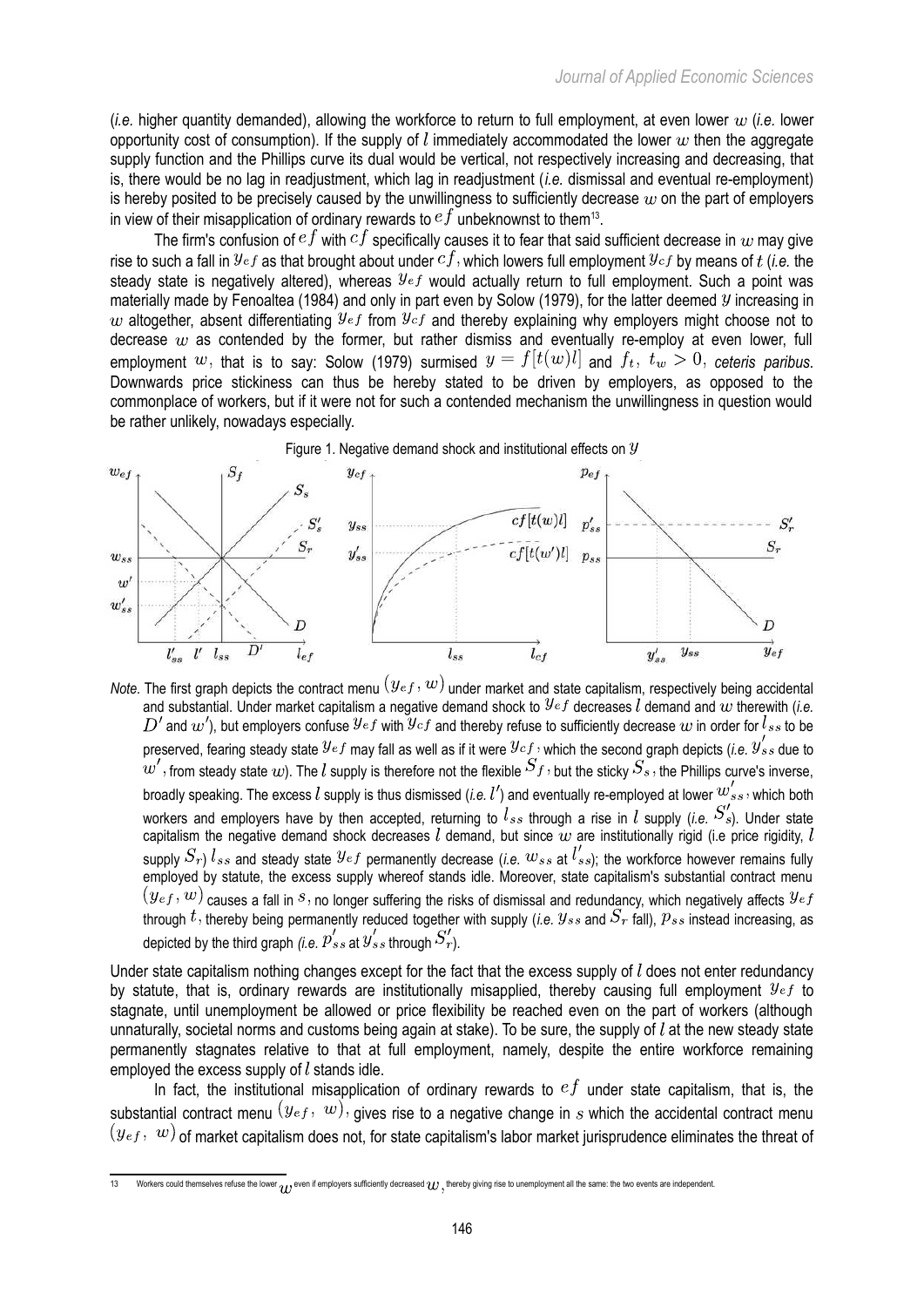dismissal and unemployment<sup>[14](#page-8-0)</sup>, while market capitalism's does not (*i.e.* the contract menu  $(y_{ef}, s)$  substantially remains). The negative change in s which state capitalism triggers thus negatively affects steady state  $y_{eff}$ , exacerbating the intensive scarcity problem which so-called scientific socialism promised to resolve by means of centralized production:  $-ef_t t_s \leq 0$ . Market capitalism's dynamism is not therefore accelerated with regard to subsistence technology by state capitalism, but sabotaged.

If a positive demand shock affected  $y_{cf}$  under market capitalism then in view of the confusion of  $cf$  with  $ef^{15}$  $ef^{15}$  $ef^{15}$  employers' unwillingness to sufficiently increase  $w$ , whereby a rise in  $w$  does not affect  $y_{ef}$ , would similarly give rise to a supply shortage of  $l$ , remedied through an expansion of the workforce by means of immigration<sup>[16](#page-8-2)</sup>, until they accommodate the higher  $w$  and return to steady state  $y_{cf}$  at pre-immigration  $l$  supply<sup>[17](#page-8-3)</sup>; in fact, steady state  $y_{cf}$  would actually increase, on account of employers' belated rise in  $w$ . Under state capitalism said supply shortage of  $l$  would be immediately accommodated at institutional  $w$ , via international immigration, causing full employment  $y_{cf}$  to permanently increase.

The institutional misapplication of pain incentives to  $cf$  by market capitalism's labor market jurisprudence, by which the threat of dismissal and unemployment is transversal across production kinds<sup>[18](#page-8-4)</sup>, offering the substantial contract menu  $(y_{cf}, s)$ , contrarily excluded by state capitalism's substantial contract menu  $(y_{cf}, w)$ , does not give rise to a negative change in  $w$ , however, affecting not steady state  $y_{cf}:$   $-cf_t t_w < 0$  is not verified. An orthodox interpretation of the physiocratic school (*i.e.* state abstentionism even in worker rights) thus features institutional anxiety, but does not thereby derail luxury technology, for cajolement is present as well (optimally and not).

Figure 2. Positive demand shock and institutional effects on  $\mathcal Y$ 



*Note.* The first graph depicts the contract menu  $(y_{cf}, s)$  and  $(y_{cf}, w)$  under market and state capitalism, respectively, being (i) accidental and substantial and (ii) substantial. Under market capitalism a positive demand shock to  $y_{cf}$ increases  $l$  demand and  $w$  therewith (*i.e.*  $D'$  and  $w'$ ), but employers confuse  $y_{cf}$  with  $y_{ef}$  and thereby refuse to sufficiently increase  $w$  in order for  $l_{ss}$  to be preserved, fearing steady state  $\mathcal{Y}cf$  may remain unvaried as if it were The  $l$  supply shortage (*i.e.*  $l'$ ) is thus cleared through immigration, which eventually recedes, the workforce returning to  $l_{ss}$  through a fall in  $l$  supply (*i.e.*  $S_{s}$ ), at higher  $w_{ss}$  , which in turn causes steady state  $\mathcal{Y}^{cf}$  to rise, as the second graph depicts (*i.e.*  $y_{ss}$  due to  $w$  , from steady state  $w$ ). Such is in contrast with the Shapiro and Stiglitz (1984) no shirking condition, depicted in the third graph: however much may  $l$  demand rise offered  $w$  will ever exclude full employment (*i.e.*  $l'$  at  $w'$ , on  $D'$ ). Under state capitalism the positive demand shock increases  $l$  demand and since  $w$ are institutionally rigid (*i.e.* price rigidity, l supply  $S_r$ )  $l_{ss}$  and steady state  $y_{cf}$  permanently increase (*i.e.*  $w_{ss}$  at  $l'_{ss}$ ).

<span id="page-8-0"></span><sup>14</sup> As capital is rented by the state in view of effortful production negotiation costs do not arise, being there nothing to intrinsically negotiate, but  $y_e$  f decreases. Instead of being subjected to the threat of dismissal, to wit, the instantiated cultivator is inexorably paid his salary, is left unsupervised and entrusted with the demesne altogether, but because the public landowner inspects the demesne negotiation marginal product of his dismissal risk nevertheless decreases.

<span id="page-8-1"></span><sup>15</sup> The contract menu  $(y_{cf},\ s)$  is both accidental and substantial. In other words,  $y_{cf}$  is optimally induced through  $w,$  but being exchanged with  $y_{ef}$  the contract menu  $(y_{cf},\ s)$ accidentally arises; indeed, the transversality across production kinds of the threat of dismissal and unemployment featured by market capitalism renders the contract menu  $(q_{cf}, s)$  substantial as well.

<span id="page-8-2"></span><sup>16</sup> Immigration could be intra or inter-sectoral, domestically or thereby from abroad.

<span id="page-8-3"></span><sup>17</sup> Immigration is implicitly surmised to recede, because of employers' procrastination in sufficiently increasing  $_{\mathcal{U}}$  to the end of accommodating risen demand.

<span id="page-8-4"></span><sup>18</sup> As labor is hired by employers in view of careful production supervision costs do not arise, being there nothing to intrinsically supervise, and  $y_c$  f does not decrease. Other than being paid his commission, to wit, the instantiated tailor is entrusted with the fabric to be sewn, but because he infuses his skill into the fabric as the sewing progresses supervision costs are absent; the tailor is not moreover imputed the risk of fabric damage, for it is not negotiated. The tailor is also subjected to the threat of dismissal, but the marginal product of his com-